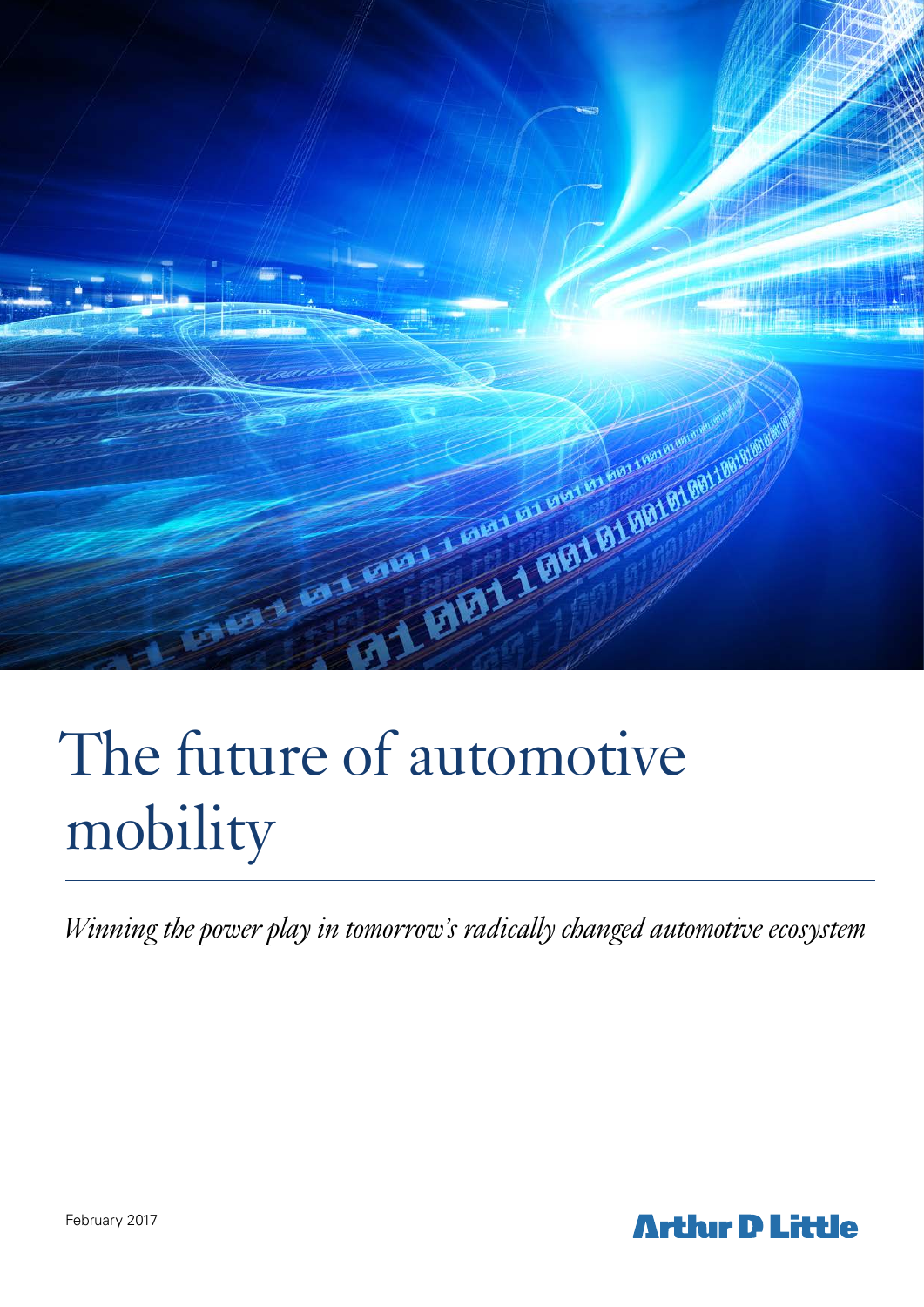## Content

| <b>Executive summary</b>                                               | 3  |
|------------------------------------------------------------------------|----|
| 1. Introduction                                                        | 7  |
| 2. Regulation will drive the transformation of the automotive industry | 8  |
| 3. State of the industry transformation                                | 9  |
| 4. The car fleets of the future                                        | 19 |
| 5. The future has begun $-$ a new automotive pyramid develops          | 20 |
| 6. Sneak a peek into the crystal ball - how will the market develop?   | 27 |
| 7. How to master the new rules of the game                             | 33 |
| 8. Navigating the change                                               | 37 |
| 9. Summary and key recommendations                                     | 40 |

#### **Authors:**



**Wolf-Dieter Hoppe** Associate Director **Germany** hoppe.wolf-dieter@adlittle.com



**Dr. Klaus Schmitz** Partner **Germany** schmitz.klaus@adlittle.com

With thanks to the many supporters: Toshihiro Ariki, Michael Bang, Astrid Busse, Paola Carvajal, Markus Huebner, Delphine Knab, Russell Pell, Alexios Seibt, Hiroto Suzuki and Andrea Visentin for their extensive contribution and comments.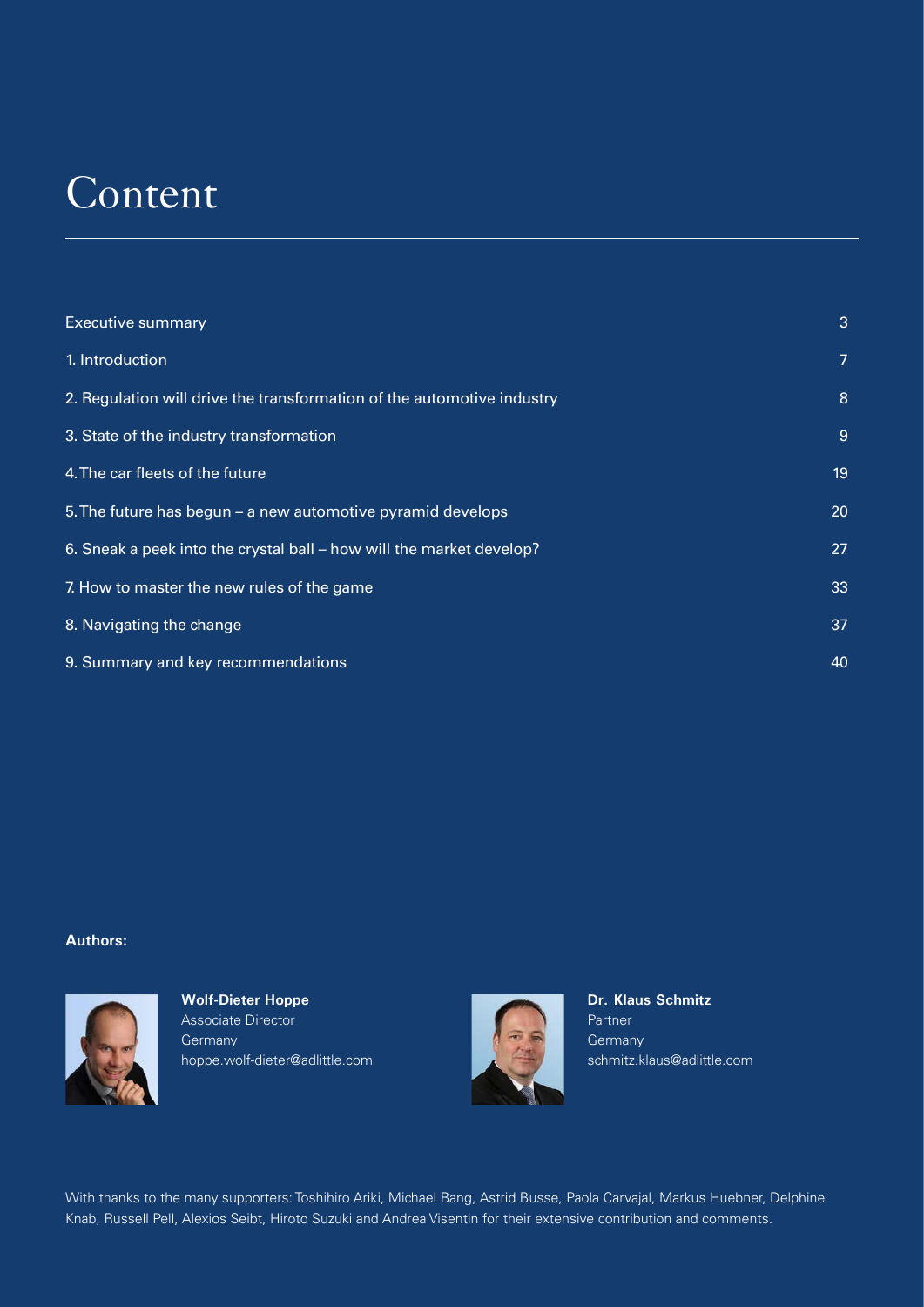# Executive summary

Automotive as it has evolved over the last 100 years is perceived by many as leading to massive problems over the world. Driven by wealth, urbanization and increasing car-park pollution and congestion, effects have increased globally and need to be addressed.

Technological development seems to offer solutions: electric mobility leads to much cleaner mobility, car sharing will decrease the number of vehicles in use worldwide and autonomous driving will help boost the capacity of streets - whether this is urban or on highways. Really? To assess the impact of those key trends, we have conducted a 360-degree study incorporating perspectives from customers, industry players and regulators. Here's our conclusion:

Transformation of the automotive industry is no longer driven by customers alone – it will be driven by regulation. In light of the further urbanization worldwide, countries and cities, as the main regulators of mobility solutions, are starting to act stricter in order to maintain environments that are worth living in. On the other side, there are key customer requirements they will need to incorporate into their concepts, including:

- The majority of people worldwide claiming ownership of a car as highly important mainly due to status,
- **EXTERCT** Limitations of electric mobility due to limited operating reach, higher purchase price of electric cars compared to internal combustion engines, and insufficient charging infrastructure,
- The fact that autonomous vehicle concepts (mostly) will be introduced in a brownfield environment with legacy car parks, pedestrians and customers willing to accept autonomous and shared concepts as an additional mobility option, not necessarily replacing owned cars.

Nevertheless, the introduction of new mobility concepts will significantly change the car park: we expect a share of up to more than 50 percent electrified vehicles (full battery electric or hybrid) by 2030 - depending on segment. We expect the rise of mobility platforms offering mobility on demand through vehicles either produced specifically for this purpose or privately owned and temporarily put into the mobility system by the owner.

It is frequently reported that the overall market size will significantly shrink. This is theoretically true due to effects such as complete car sharing. However, realistic scenarios we have calculated on real urban data and statistically relevant customer preferences suggest a total production volume worldwide of between 110 and 120 million vehicles – which is more than many experts predict.

The advantages of the coming new mobility options attract customers: almost one-third of those customers using public mobility modes such as trains and buses today would change their behavior and switch towards the above-described mobility modes – adding further capacity requirements to the system. We therefore expect, depending on the initial urban status of a city or region (e.g. comparing the completely different public transportation statuses of Hong Kong and Houston), that three key mobility scenarios will prevail: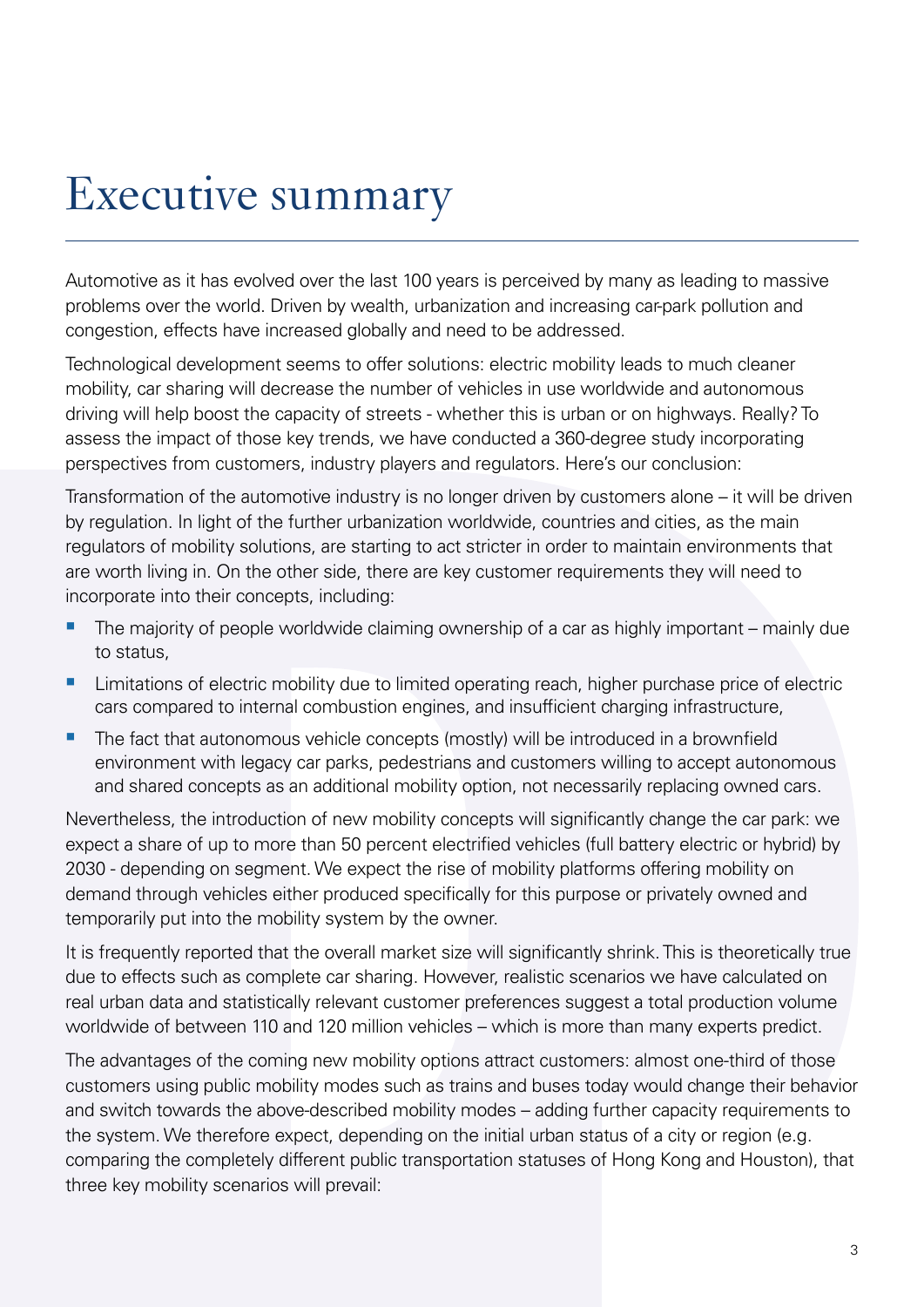- Regions which progressively move towards autonomous vehicles based on mobility on demand ("disruptors"),
- Legacy-constrained cities incrementally introducing new automotive mobility systems,
- **•** Cities applying focused regulation to seamlessly integrate new automotive mobility modes into their public mobility system, which they consequently extend ("smart cities").



#### Figure 1: Expected vehicle production 2030

Source: Arthur D. Little analysis

These changes will lead to a significantly changed automotive pyramid. Extending the classic view of the automotive pyramid, three new segments with new roles will develop: above today's top of the food chain (the manufacturers), a new role of the "automotive mobility provider" will develop – offering mobility services to end customers and therefore capturing the customer interface. Along all levels ("tiers") of the automotive pyramid, new ecosystems for electrical and automotive modules and components are developing. Therefore, the pyramid of today (consisting of the key roles, manufacturer and supplier, tier levels) will be extended by not less than eight new roles which will significantly affect strategies of industry players.

For manufacturers the new mobility system requires a significant shift in product portfolios that needs to be managed. A polarization of vehicle segments can be expected, and the middle segments will shrink drastically. Furthermore, manufacturers need to decide on their approaches and how to tackle the new evolving mobility provider segment – since due to the limited respective volume expected, exploitation of the respective profit pool will be challenging. Regional approaches to mobility models will be required. Last, the management of competences and networks, as well as integration of external sources of innovation into the own innovation system, will be the key success drivers for building the right business model while keeping prudence on investments for OEMs.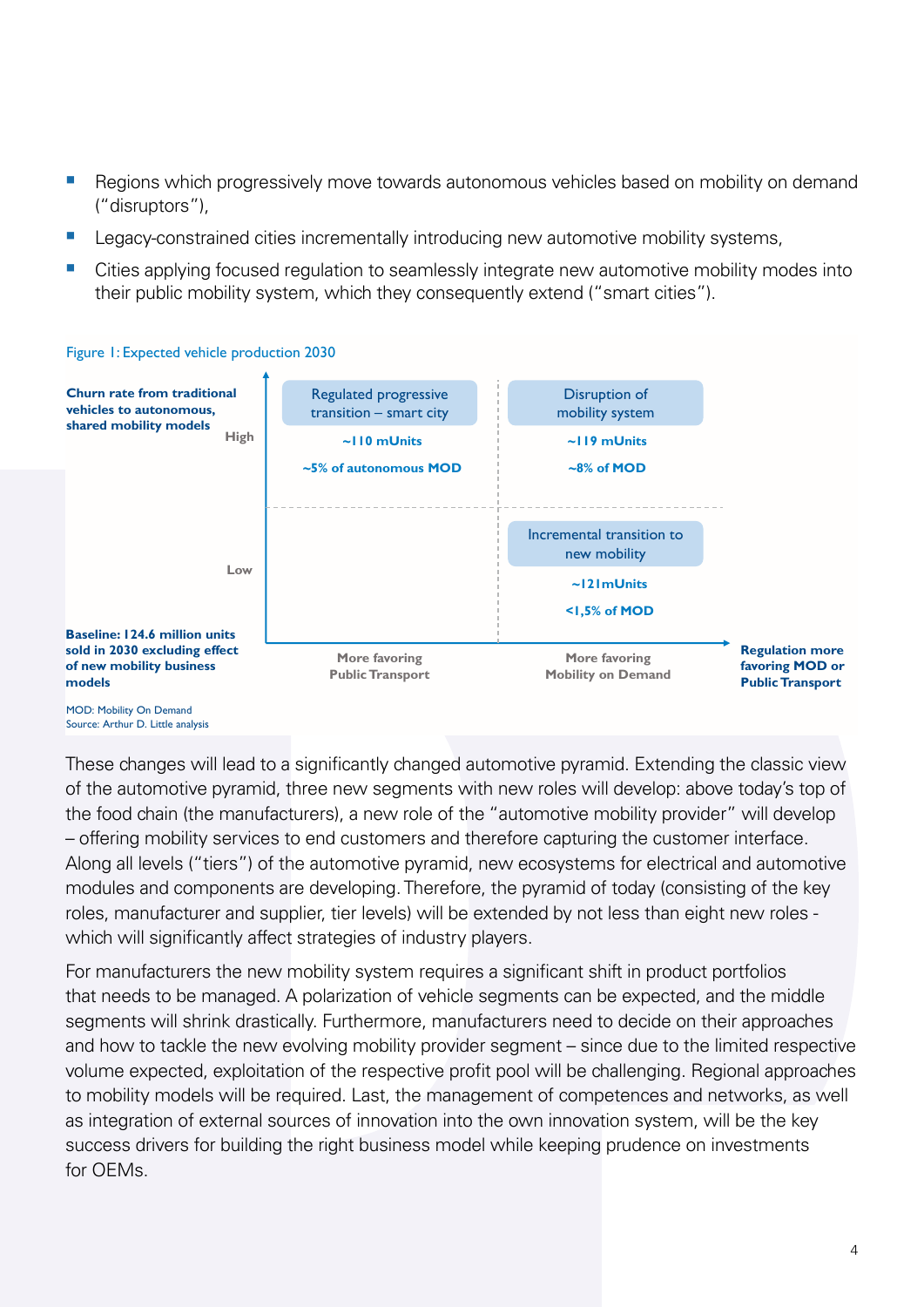The impact of the future mobility ecosystem on suppliers depends on the key vehicle technologies those suppliers are focusing. For each key technology, a set of norm strategies applies.

Powertrain suppliers can:

- **Further focus on combustion engine-based products and compensate for decreased revenue** through portfolio expansion (e.g. appliances, turbos, starters),
- Complement their combustion engine-based product portfolios with key electric modules/ products or
- **Leverage combustion-engine and electric products and competences and become providers of** fully integrated drivetrain solutions.

For electrics and electronics suppliers, four norm strategies are relevant:

- **Broaden the electric products and offerings towards electric powertrain technology,**
- Build a sustainable proposition in the currently developing autonomous-technology ecosystem,
- Leverage electric capabilities and hardware competence to become providers of fully integrated autonomous solutions or
- Potentially develop mobility interface platforms.

In the chassis segment, large suppliers especially are at an advantage. Chassis suppliers can:

- Focus on technology leadership,
- Offer integrated key modules for autonomous-driving functions (hardware and software) and e-mobility or
- Offer integrated, multipurpose chassis and drivetrain kits.

While interior suppliers will be less affected on volumes, a key challenge is to reinforce their brand perception. They can basically:

- Focus on technology leadership and understanding of interior solutions for new mobility customer segments or
- Offer interior solutions (together with body parts suppliers) to connect to multipurpose chassis & drivetrain kits.

The demands on body structures will change, and a combination of different materials and solutions integrated with interior can be expected. Therefore, exterior suppliers can:

- Focus on cost leadership and technology leadership in lightweight solutions or
- Offer body solutions (together with interior suppliers) to connect to multipurpose chassis and drivetrain kits.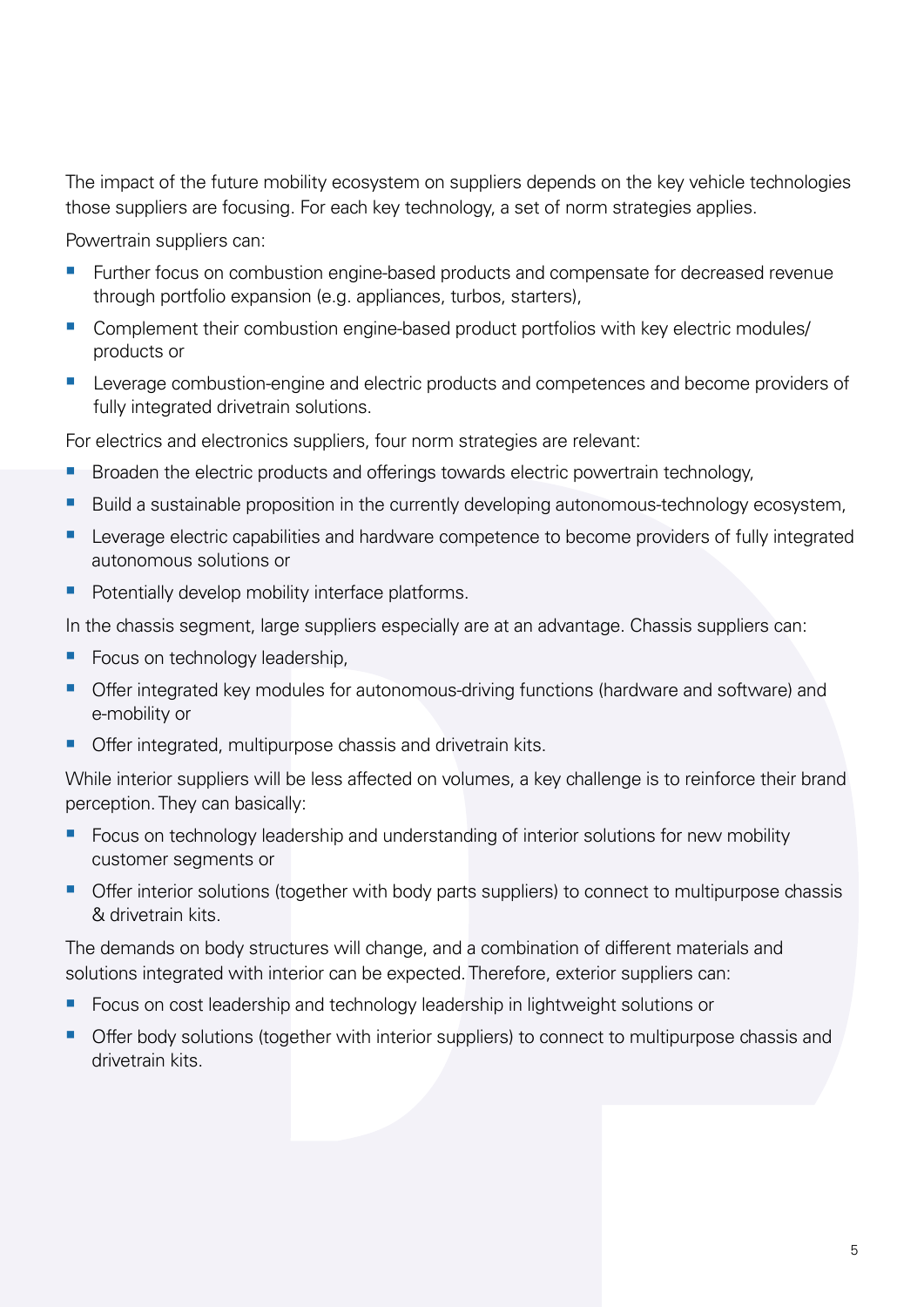To master the new rules of the game, industry players now need to focus on distinct areas:

- Understand the new roles on the automotive pyramid, anticipate competitor moves within the new pyramid and define scenario-based, flexible strategy approaches,
- **Prepare their busineposs innovation to manage a broader spectrum of business models,**
- Secure access to required technology and capability through systematic external innovation,
- Accelerate internal innovation capabilities for frequent and fast changes in innovation objectives,
- Adopt agile approaches to innovation,
- Capture market share on relevant electric-mobility products,
- Assess and secure the company's readiness for electric mobility.

Arthur D. Little has been at the forefront of innovation since 1886. We offer a wide range of services to help industry leaders navigate and manage the already-started transition of the industry.

To receive the full study please contact Astrid Busse, busse.astrid@adlittle.com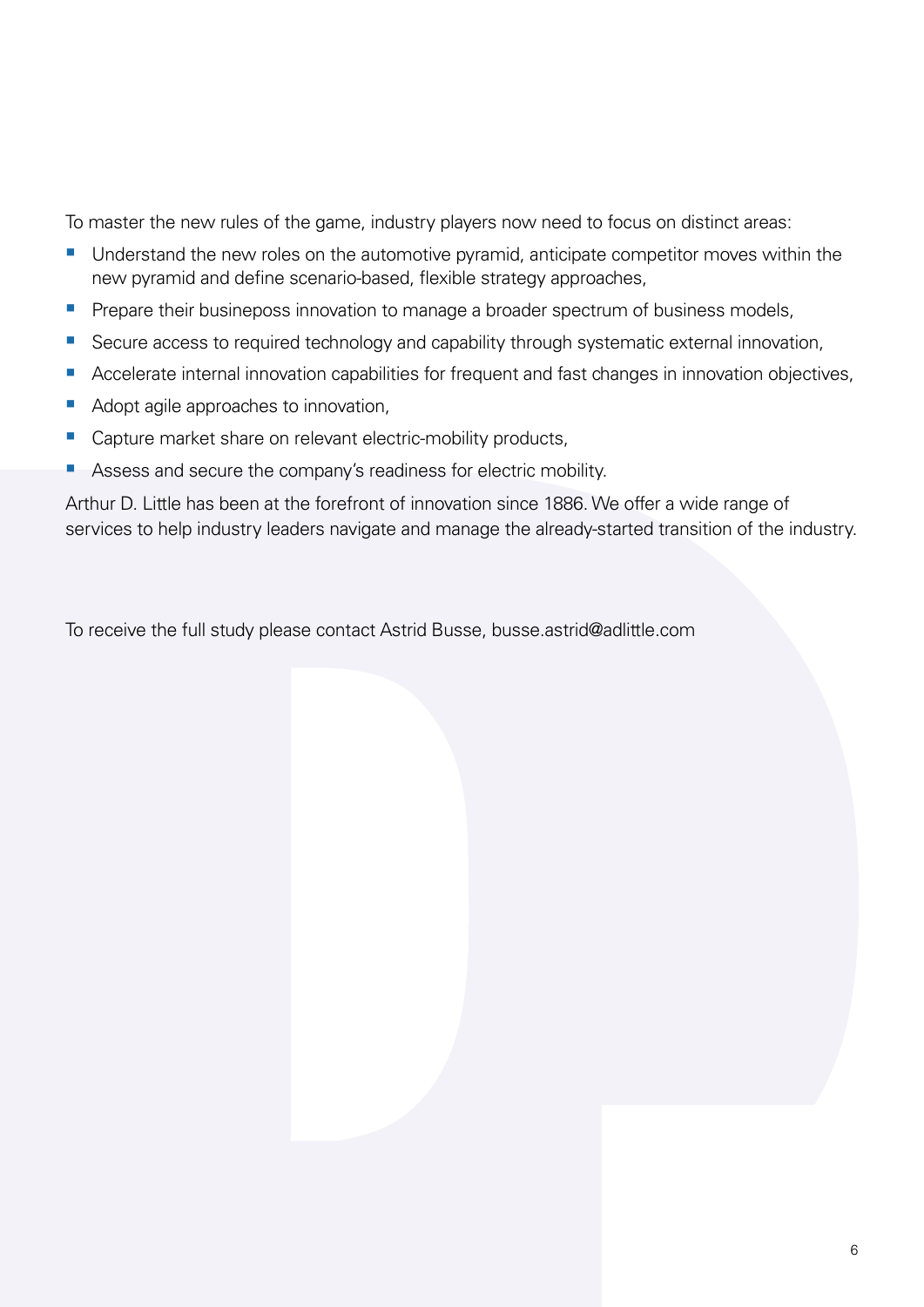### **Contacts**

If you would like more information or to arrange an informal discussion on the issues raised here and how they affect your business, please contact:

Austria Karim Taga taga.karim@adlittle.com

Belgium Kurt Baes baes.kurt@adlittle.com

China Russell Pell pell.russell@adlittle.com

Czech Republic Dean Brabec brabec.dean@adlittle.com

France Delphine Knab knab.delphine@adlittle.com

**Germany** Klaus Schmitz schmitz.klaus@adlittle.com

India Srini Srinivasan srinivasan.srini@adlittle.com Italy Giancarlo Agresti agresti.giancarlo@adlittle.com

Japan Hiroto Suziki suzuki.hiroto@adlittle.com

Korea Kevin Lee lee.kevin@adlittle.com

Latin America Rodolfo Guzman guzman.rodolfo@adlittle.com

Middle East Thomas Kuruvilla kuruvilla.thomas@adlittle.com

The Netherlands Martijn Eikelenboom eikelenboom.martijn@adlittle.com

Nordic Niklas Brundin brundin.niklas@adlittle.com Norway Diego MacKee macKee.diego@adlittle.com

**Spain** David Borras borras.david@adlittle.com

Switzerland Oliver Horlebein horlebein.oliver@adlittle.com

**Turkey** Coskun Baban baban.coskun@adlittle.com

UK Andrew Smith smith.andrew@adlittle.com

USA John W. Brennan brennan.john@adlittle.com